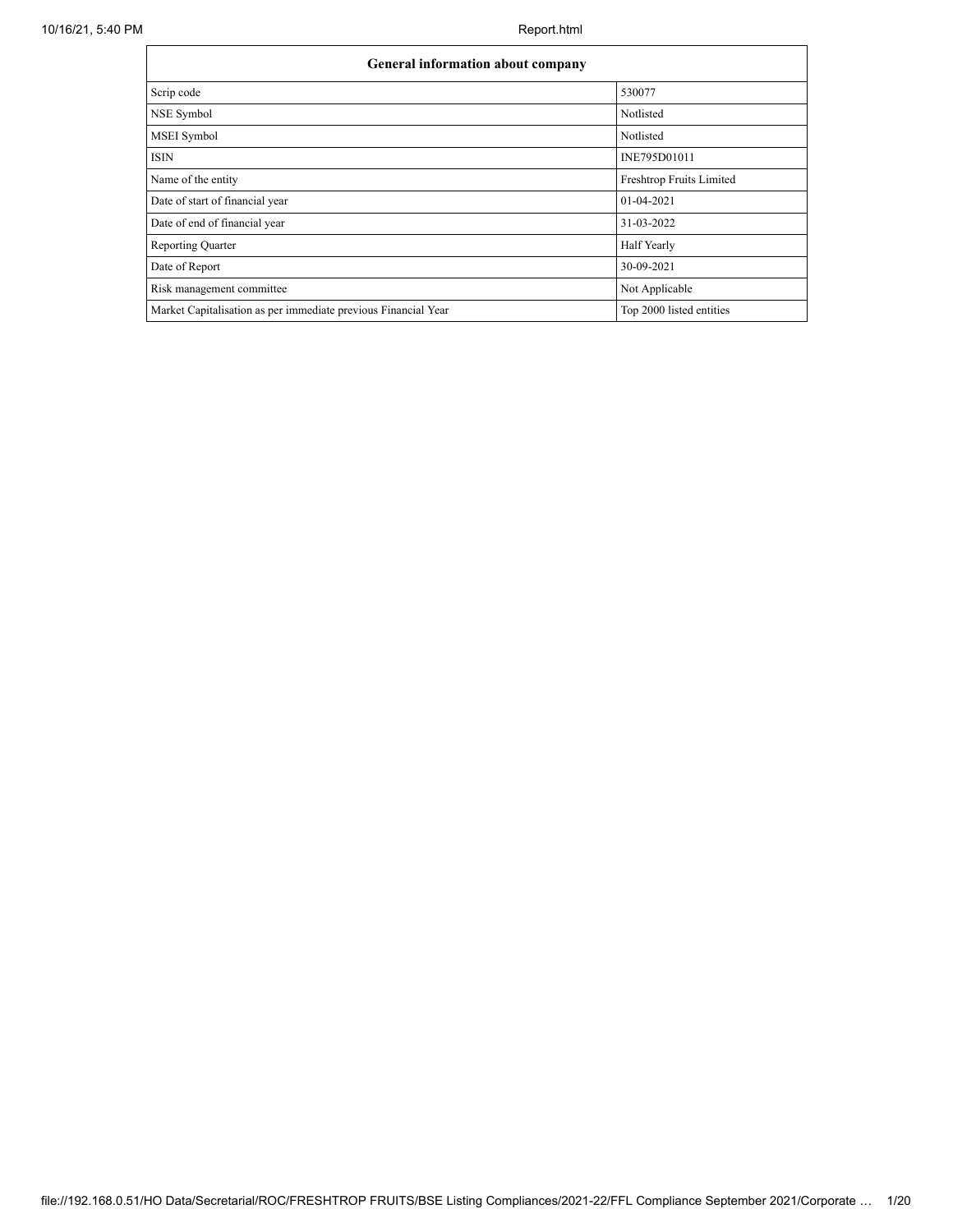## **Annexure I**

## **Annexure I to be submitted by listed entity on quarterly basis**

## **I. Composition of Board of Directors**

|                         |                   |            |                                                |                                       |                               |                          | Disclosure of notes on composition of board of directors explanatory                                 |                                             |                                                           |                            |                      |                                            | Textual Information(1)                                                                                                                         |                                                                                                                                                                      |                                                                                                                                                                          |                                                                                                                                                                                                            |
|-------------------------|-------------------|------------|------------------------------------------------|---------------------------------------|-------------------------------|--------------------------|------------------------------------------------------------------------------------------------------|---------------------------------------------|-----------------------------------------------------------|----------------------------|----------------------|--------------------------------------------|------------------------------------------------------------------------------------------------------------------------------------------------|----------------------------------------------------------------------------------------------------------------------------------------------------------------------|--------------------------------------------------------------------------------------------------------------------------------------------------------------------------|------------------------------------------------------------------------------------------------------------------------------------------------------------------------------------------------------------|
|                         |                   |            |                                                |                                       |                               |                          |                                                                                                      |                                             | Whether the listed entity has a Regular Chairperson   Yes |                            |                      |                                            |                                                                                                                                                |                                                                                                                                                                      |                                                                                                                                                                          |                                                                                                                                                                                                            |
|                         |                   |            |                                                |                                       |                               |                          |                                                                                                      |                                             | Whether Chairperson is related to MD or CEO               |                            |                      | Yes                                        |                                                                                                                                                |                                                                                                                                                                      |                                                                                                                                                                          |                                                                                                                                                                                                            |
| e of the<br>rector      | PAN               | <b>DIN</b> | Category 1<br>of directors                     | Category 2<br>of directors            | Category<br>3 of<br>directors | Date<br>of<br>Birth      | Whether<br>special<br>resolution<br>passed?<br>[Refer Reg.<br>$17(1A)$ of<br>Listing<br>Regulations] | Date of<br>passing<br>special<br>resolution | <b>Initial Date</b><br>of<br>appointment                  | Date of Re-<br>appointment | Date of<br>cessation | Tenure<br>of<br>director<br>(in<br>months) | No of<br>Directorship<br>in listed<br>entities<br>including<br>this listed<br>entity (Refer<br>Regulation<br>17A of<br>Listing<br>Regulations) | No of<br>Independent<br>Directorship<br>in listed<br>entities<br>including<br>this listed<br>entity<br>(Refer<br>Regulation<br>$17A(1)$ of<br>Listing<br>Regulations | Number of<br>memberships<br>in Audit/<br>Stakeholder<br>Committee(s)<br>including this<br>listed entity<br>(Refer<br>Regulation<br>$26(1)$ of<br>Listing<br>Regulations) | No of post<br>of<br>Chairperson<br>in Audit/<br>Stakeholder<br>Committee<br>held in listed<br>entities<br>including<br>this listed<br>entity (Refer<br>Regulation<br>$26(1)$ of<br>Listing<br>Regulations) |
| K<br><b>NDAS</b><br>ANI | <b>ABCPM8237G</b> | 00124470   | Executive<br>Director                          | Chairperson<br>related to<br>Promoter | MD                            | $04 -$<br>$12 -$<br>1949 | NA                                                                                                   |                                             | 30-09-1992                                                | 28-09-2021                 |                      |                                            |                                                                                                                                                | $\mathbf{0}$                                                                                                                                                         | $\mathbf{0}$                                                                                                                                                             | 0                                                                                                                                                                                                          |
| ГA<br>K<br>ANI          | ACDPM5531B        | 00787809   | Executive<br>Director                          | Not<br>Applicable                     | MD                            | $04 -$<br>$04 -$<br>1953 | NA                                                                                                   |                                             | 29-01-1997                                                | 28-09-2021                 |                      |                                            |                                                                                                                                                | $\mathbf{0}$                                                                                                                                                         |                                                                                                                                                                          | $\Omega$                                                                                                                                                                                                   |
| JR<br>/ANTLAL           | AEAPS1314K        | 00124633   | Non-<br>Executive -<br>Independent<br>Director | Not<br>Applicable                     |                               | $03 -$<br>$09 -$<br>1959 | NA                                                                                                   |                                             | 12-07-2003                                                | 20-09-2019                 |                      | 60                                         |                                                                                                                                                | 1                                                                                                                                                                    |                                                                                                                                                                          |                                                                                                                                                                                                            |
| <b>SHARMA</b>           | AARPS1430P        | 06688634   | Non-<br>Executive -<br>Independent<br>Director | Not<br>Applicable                     |                               | $02 -$<br>$08 -$<br>1954 | NA                                                                                                   |                                             | 13-08-2013                                                | 20-09-2019                 |                      | 60                                         |                                                                                                                                                | 1                                                                                                                                                                    | 2                                                                                                                                                                        | 0                                                                                                                                                                                                          |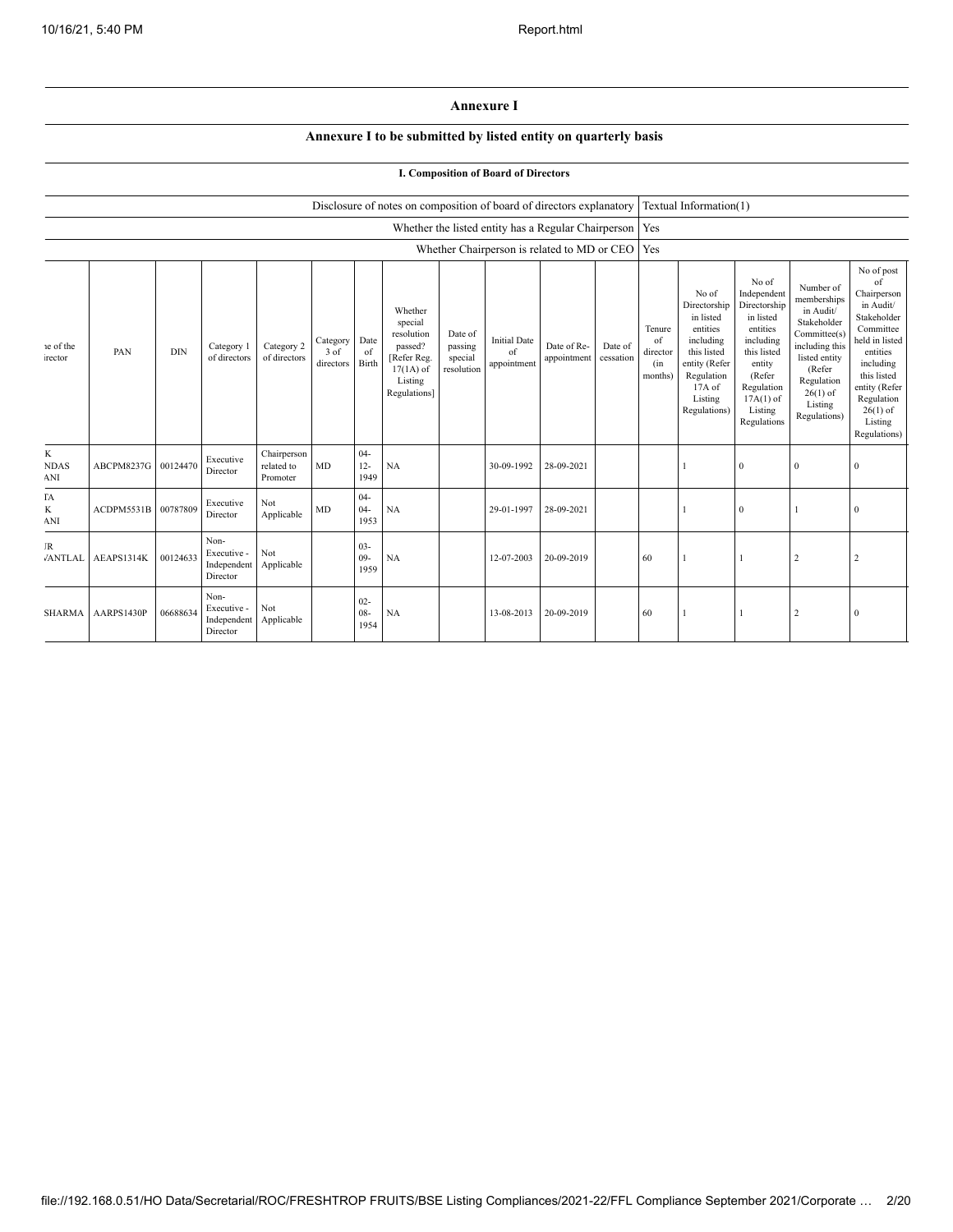|    |                      |                                                          |                     |            |                                                       |                                        |                   |                          | Disclosure of notes on composition of board of directors explanatory                                 |                                             |                                          |                            |                      |                                            |                                                                                                                                                |                                                                                                                                                                      |
|----|----------------------|----------------------------------------------------------|---------------------|------------|-------------------------------------------------------|----------------------------------------|-------------------|--------------------------|------------------------------------------------------------------------------------------------------|---------------------------------------------|------------------------------------------|----------------------------|----------------------|--------------------------------------------|------------------------------------------------------------------------------------------------------------------------------------------------|----------------------------------------------------------------------------------------------------------------------------------------------------------------------|
|    |                      |                                                          |                     |            |                                                       |                                        |                   |                          | Whether the listed entity has a Regular Chairperson                                                  |                                             |                                          |                            |                      |                                            |                                                                                                                                                |                                                                                                                                                                      |
| Sr | Title<br>(Mr)<br>Ms) | Name of the<br>Director                                  | PAN                 | <b>DIN</b> | Category 1<br>of directors                            | Category 2 Category<br>of<br>directors | 3 of<br>directors | Date<br>of<br>Birth      | Whether<br>special<br>resolution<br>passed?<br>[Refer Reg.<br>$17(1A)$ of<br>Listing<br>Regulations] | Date of<br>passing<br>special<br>resolution | <b>Initial Date</b><br>of<br>appointment | Date of Re-<br>appointment | Date of<br>cessation | Tenure<br>of<br>director<br>(in<br>months) | No of<br>Directorship<br>in listed<br>entities<br>including<br>this listed<br>entity (Refer<br>Regulation<br>17A of<br>Listing<br>Regulations) | No of<br>Independent<br>Directorship<br>in listed<br>entities<br>including<br>this listed<br>entity<br>(Refer<br>Regulation<br>$17A(1)$ of<br>Listing<br>Regulations |
| 5  | Mr                   | <b>RAMCHANDRA</b><br><b>GAURISHANKAR</b><br><b>JOSHI</b> | ABLPJ6103F          | 00231568   | Non-<br>Executive -<br>Non<br>Independent<br>Director | Not<br>Applicable                      |                   | $01 -$<br>$09 -$<br>1946 | Yes                                                                                                  | $23-09-$<br>2020                            | 01-04-2020                               |                            |                      |                                            |                                                                                                                                                | $\theta$                                                                                                                                                             |
| 6  | Mr                   | <b>ASHOK</b><br><b>CHANDUMAL</b><br><b>MURAJANI</b>      | ABHPM9118K 09217026 |            | Non-<br>Executive -<br>Independent<br>Director        | Not<br>Applicable                      |                   | $04 -$<br>$04 -$<br>1963 | NA                                                                                                   |                                             | 29-06-2021                               |                            |                      | 60                                         |                                                                                                                                                |                                                                                                                                                                      |

## **I. Composition of Board of Directors**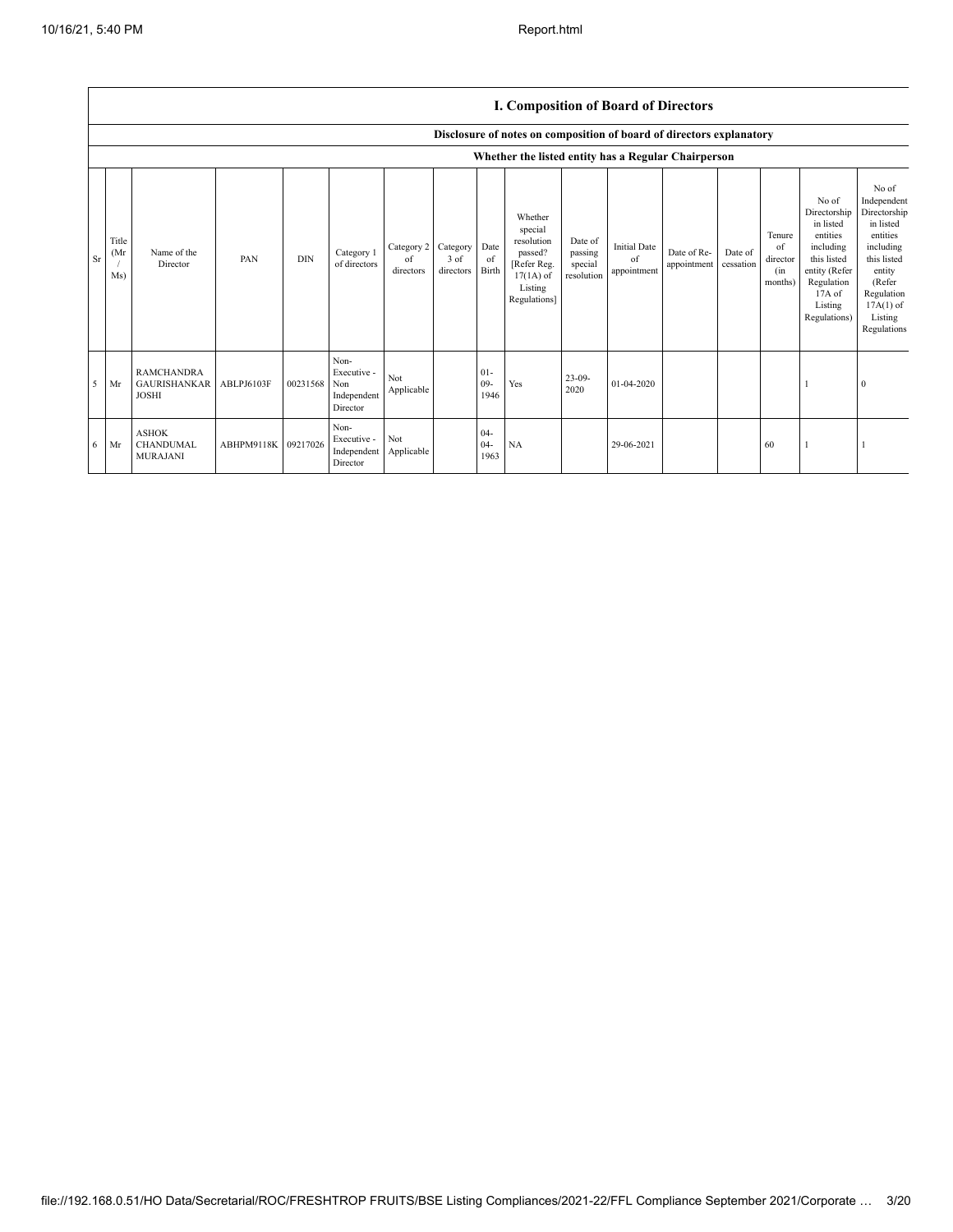|                        | <b>Text Block</b>                                                                                                                             |
|------------------------|-----------------------------------------------------------------------------------------------------------------------------------------------|
| Textual Information(1) | Nanita A motiani is Whole Time Director of the Company. However, there is no tab for WTD, hence we<br>have selected MD in category3 Director. |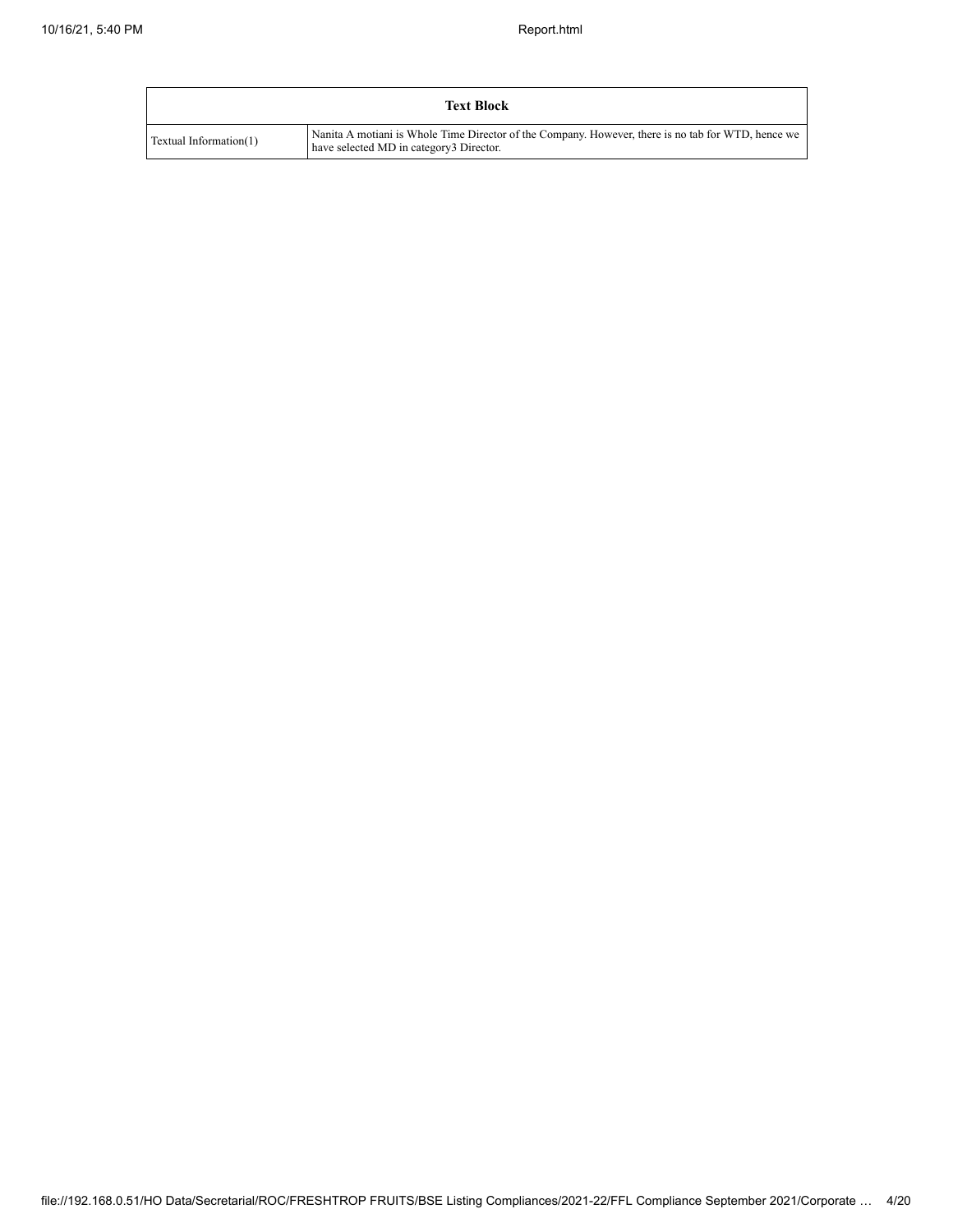|                | <b>Audit Committee Details</b> |                                    |                                                       |                      |                |  |  |  |  |  |  |
|----------------|--------------------------------|------------------------------------|-------------------------------------------------------|----------------------|----------------|--|--|--|--|--|--|
|                |                                |                                    | Whether the Audit Committee has a Regular Chairperson | Yes                  |                |  |  |  |  |  |  |
| <b>Sr</b>      | <b>DIN</b><br>Number           | Name of Committee<br>members       | Date of<br>Appointment                                | Date of<br>Cessation | <b>Remarks</b> |  |  |  |  |  |  |
|                | 00124633                       | <b>MAYUR JASHVANTLAL</b><br>SHAH   | Non-Executive -<br>Independent Director               | Chairperson          | 20-09-2019     |  |  |  |  |  |  |
| $\overline{c}$ | 06688634                       | <b>ANIL SHARMA</b>                 | Non-Executive -<br>Independent Director               | Member               | 20-09-2019     |  |  |  |  |  |  |
| 3              | 09217026                       | ASHOK CHANDUMAL<br><b>MURAJANI</b> | Non-Executive -<br><b>Independent Director</b>        | Member               | 29-06-2021     |  |  |  |  |  |  |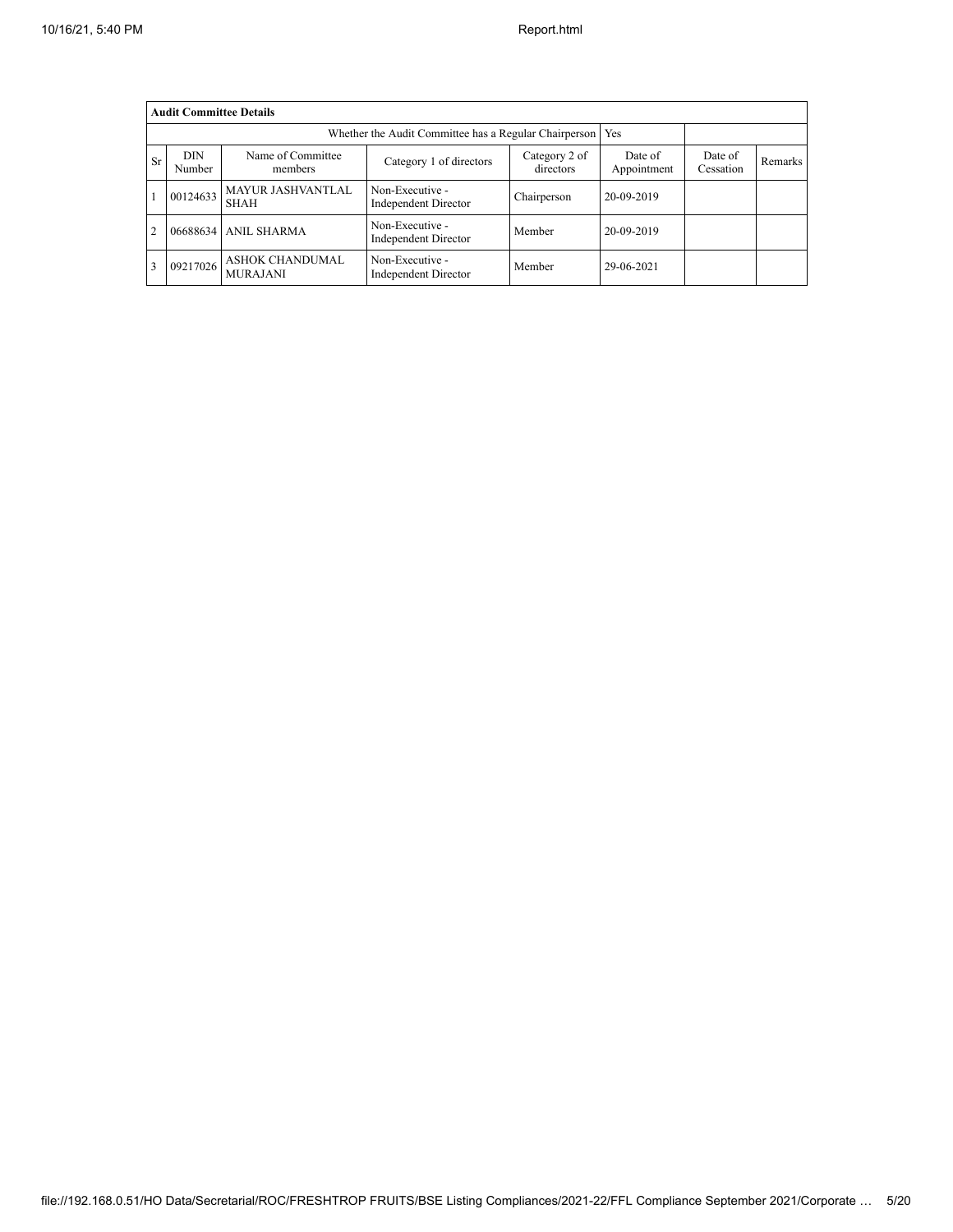|                                                                                                                                                                                         | Nomination and remuneration committee |                                                                             |                                                |             |            |  |  |  |  |  |  |
|-----------------------------------------------------------------------------------------------------------------------------------------------------------------------------------------|---------------------------------------|-----------------------------------------------------------------------------|------------------------------------------------|-------------|------------|--|--|--|--|--|--|
|                                                                                                                                                                                         |                                       | Whether the Nomination and remuneration committee has a Regular Chairperson | Yes                                            |             |            |  |  |  |  |  |  |
| Name of Committee<br><b>DIN</b><br>Category 2 of<br>Date of<br>Date of<br><b>Sr</b><br>Category 1 of directors<br>Remarks<br>directors<br>Appointment<br>Cessation<br>Number<br>members |                                       |                                                                             |                                                |             |            |  |  |  |  |  |  |
|                                                                                                                                                                                         | 00124633                              | <b>MAYUR JASHVANTLAL</b><br><b>SHAH</b>                                     | Non-Executive -<br>Independent Director        | Chairperson | 20-09-2019 |  |  |  |  |  |  |
|                                                                                                                                                                                         | 06688634                              | <b>ANIL SHARMA</b>                                                          | Non-Executive -<br><b>Independent Director</b> | Member      | 20-09-2019 |  |  |  |  |  |  |
|                                                                                                                                                                                         | 09217026                              | <b>ASHOK CHANDUMAL</b><br><b>MURAJANI</b>                                   | Non-Executive -<br><b>Independent Director</b> | Member      | 29-06-2021 |  |  |  |  |  |  |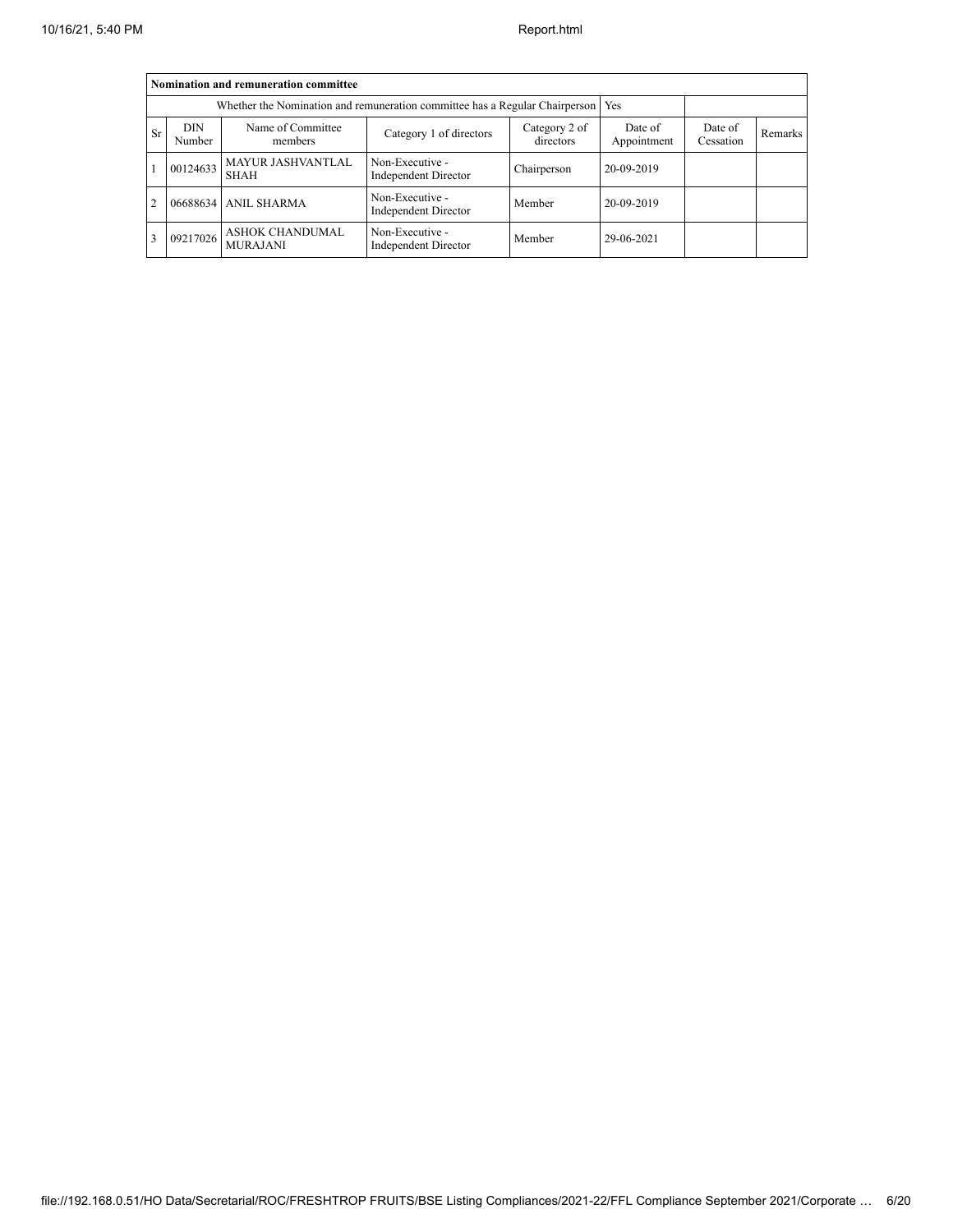|                | <b>Stakeholders Relationship Committee</b>                                                                                                                                        |                                                                           |                                         |             |              |  |  |  |  |  |  |
|----------------|-----------------------------------------------------------------------------------------------------------------------------------------------------------------------------------|---------------------------------------------------------------------------|-----------------------------------------|-------------|--------------|--|--|--|--|--|--|
|                |                                                                                                                                                                                   | Whether the Stakeholders Relationship Committee has a Regular Chairperson | Yes                                     |             |              |  |  |  |  |  |  |
| <b>Sr</b>      | Name of Committee<br><b>DIN</b><br>Date of<br>Category 2 of<br>Date of<br>Category 1 of directors<br><b>Remarks</b><br>directors<br>Appointment<br>Cessation<br>Number<br>members |                                                                           |                                         |             |              |  |  |  |  |  |  |
|                | 00124633                                                                                                                                                                          | <b>MAYUR</b><br><b>JASHVANTLAL SHAH</b>                                   | Non-Executive - Independent<br>Director | Chairperson | 20-09-2019   |  |  |  |  |  |  |
| $\overline{2}$ | 00787809                                                                                                                                                                          | <b>NANITA ASHOK</b><br><b>MOTIANI</b>                                     | <b>Executive Director</b>               | Member      | $01-04-2018$ |  |  |  |  |  |  |
| 3              |                                                                                                                                                                                   | 06688634 ANIL SHARMA                                                      | Non-Executive - Independent<br>Director | Member      | 20-09-2019   |  |  |  |  |  |  |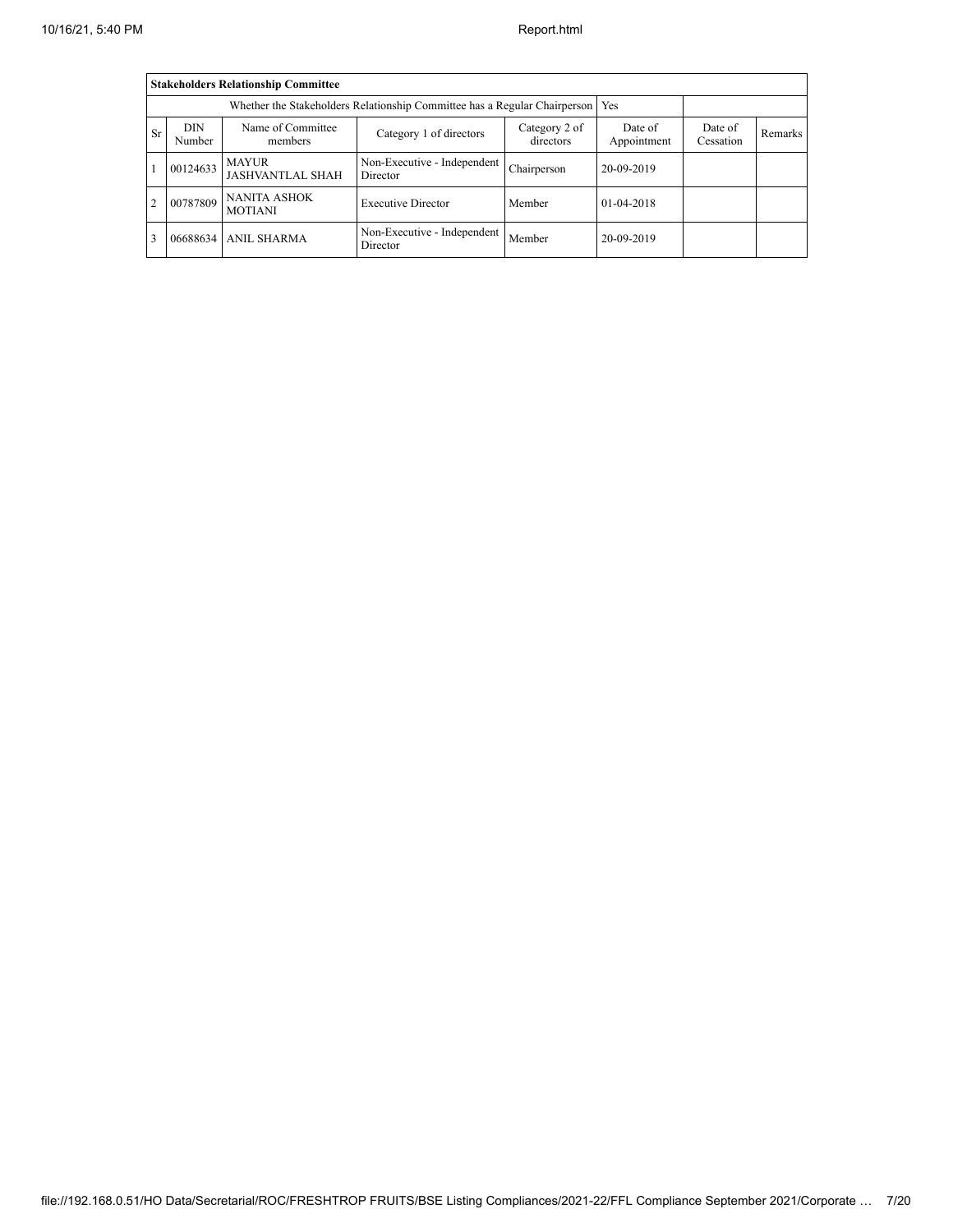|     | <b>Risk Management Committee</b> |                                                                    |                            |                            |                        |                             |         |  |  |  |  |  |
|-----|----------------------------------|--------------------------------------------------------------------|----------------------------|----------------------------|------------------------|-----------------------------|---------|--|--|--|--|--|
|     |                                  | Whether the Risk Management Committee has a Regular Chairperson No |                            |                            |                        |                             |         |  |  |  |  |  |
| -Sr | DIN<br>Number                    | Name of Committee<br>members                                       | Category 1 of<br>directors | Category 2 of<br>directors | Date of<br>Appointment | Date of<br><b>Cessation</b> | Remarks |  |  |  |  |  |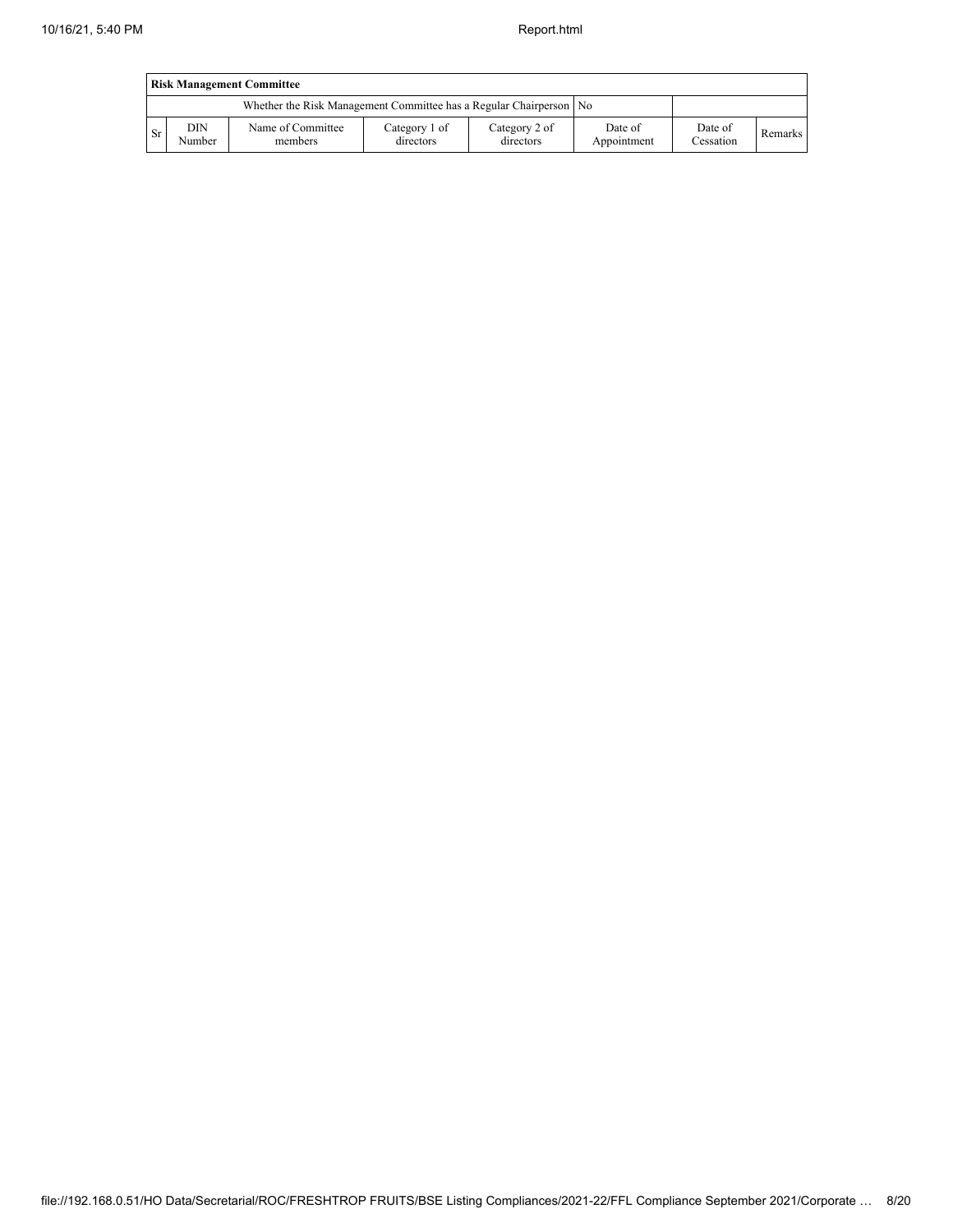|                | <b>Corporate Social Responsibility Committee</b> |                                                                                 |                                         |             |              |  |  |  |  |  |  |
|----------------|--------------------------------------------------|---------------------------------------------------------------------------------|-----------------------------------------|-------------|--------------|--|--|--|--|--|--|
|                |                                                  | Whether the Corporate Social Responsibility Committee has a Regular Chairperson |                                         | Yes         |              |  |  |  |  |  |  |
| <b>Sr</b>      | <b>DIN</b><br>Number                             | Date of<br>Appointment                                                          | Date of<br>Cessation                    | Remarks     |              |  |  |  |  |  |  |
|                | 00787809                                         | <b>NANITA ASHOK</b><br><b>MOTIANI</b>                                           | <b>Executive Director</b>               | Chairperson | $01-04-2018$ |  |  |  |  |  |  |
| $\overline{2}$ | 00124633                                         | <b>MAYUR</b><br><b>JASHVANTLAL SHAH</b>                                         | Non-Executive - Independent<br>Director | Member      | 20-09-2019   |  |  |  |  |  |  |
| 3              |                                                  | 06688634 ANIL SHARMA                                                            | Non-Executive - Independent<br>Director | Member      | 20-09-2019   |  |  |  |  |  |  |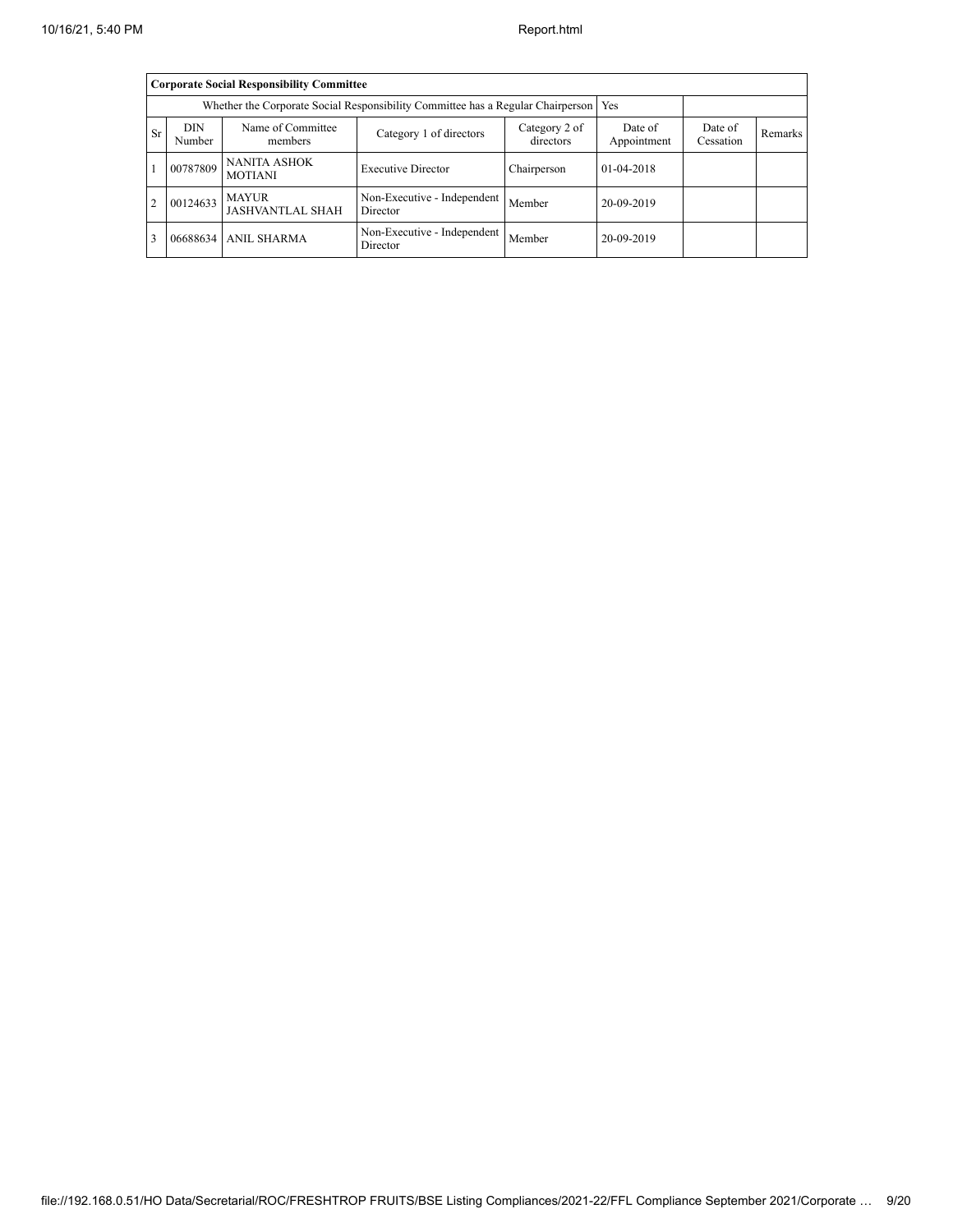| <b>Other Committee</b> |                                                                                                                                     |  |  |  |  |  |  |  |  |  |
|------------------------|-------------------------------------------------------------------------------------------------------------------------------------|--|--|--|--|--|--|--|--|--|
|                        | Sr   DIN Number   Name of Committee members   Name of other committee   Category 1 of directors   Category 2 of directors   Remarks |  |  |  |  |  |  |  |  |  |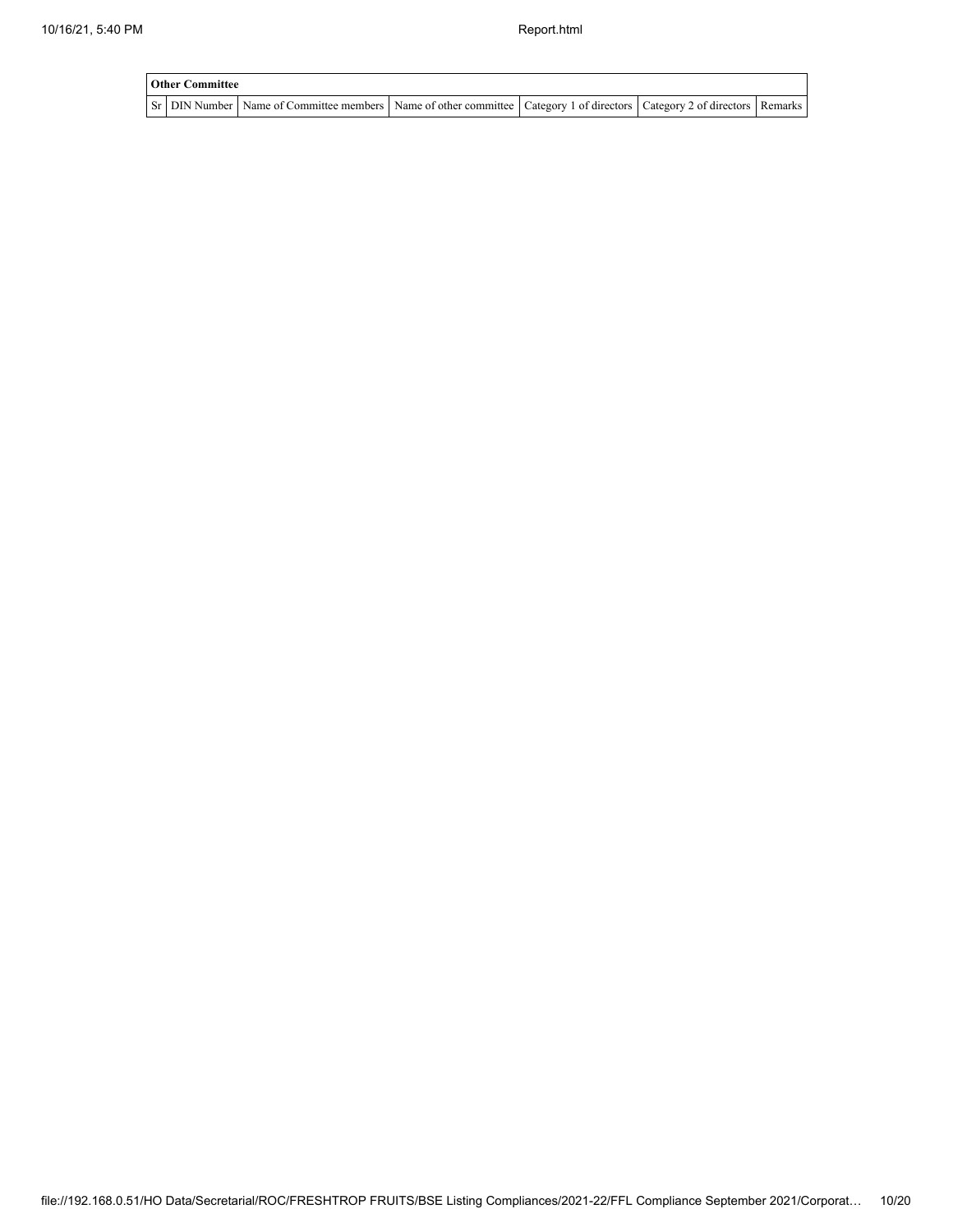|                |                                                                     |                                                               |                                                                      | <b>Annexure 1</b>                     |                                                     |                                                                      |                                                                        |  |  |  |  |  |
|----------------|---------------------------------------------------------------------|---------------------------------------------------------------|----------------------------------------------------------------------|---------------------------------------|-----------------------------------------------------|----------------------------------------------------------------------|------------------------------------------------------------------------|--|--|--|--|--|
|                | <b>Annexure 1</b>                                                   |                                                               |                                                                      |                                       |                                                     |                                                                      |                                                                        |  |  |  |  |  |
|                | III. Meeting of Board of Directors                                  |                                                               |                                                                      |                                       |                                                     |                                                                      |                                                                        |  |  |  |  |  |
|                | Disclosure of notes on meeting of board<br>of directors explanatory |                                                               |                                                                      |                                       |                                                     |                                                                      |                                                                        |  |  |  |  |  |
| <b>Sr</b>      | Date(s) of<br>meeting (if any)<br>in the previous<br>quarter        | $Date(s)$ of<br>meeting (if any)<br>in the current<br>quarter | Maximum gap<br>between any two<br>consecutive (in<br>number of days) | Notes for<br>not<br>providing<br>Date | Whether<br>requirement of<br>Ouorum met<br>(Yes/No) | Number of Directors<br>present* (other than<br>Independent Director) | No. of<br>Independent<br><b>Directors</b><br>attending the<br>meeting* |  |  |  |  |  |
| $\mathbf{1}$   | 14-04-2021                                                          |                                                               |                                                                      |                                       | Yes                                                 | 3                                                                    | 2                                                                      |  |  |  |  |  |
| $\sqrt{2}$     | 29-06-2021                                                          |                                                               | 75                                                                   |                                       | Yes                                                 | 3                                                                    | 3                                                                      |  |  |  |  |  |
| $\overline{3}$ |                                                                     | 02-07-2021                                                    | $\overline{2}$                                                       |                                       | Yes                                                 | 3                                                                    | 3                                                                      |  |  |  |  |  |
| $\overline{4}$ |                                                                     | 13-08-2021                                                    | 41                                                                   |                                       | Yes                                                 | 3                                                                    | 3                                                                      |  |  |  |  |  |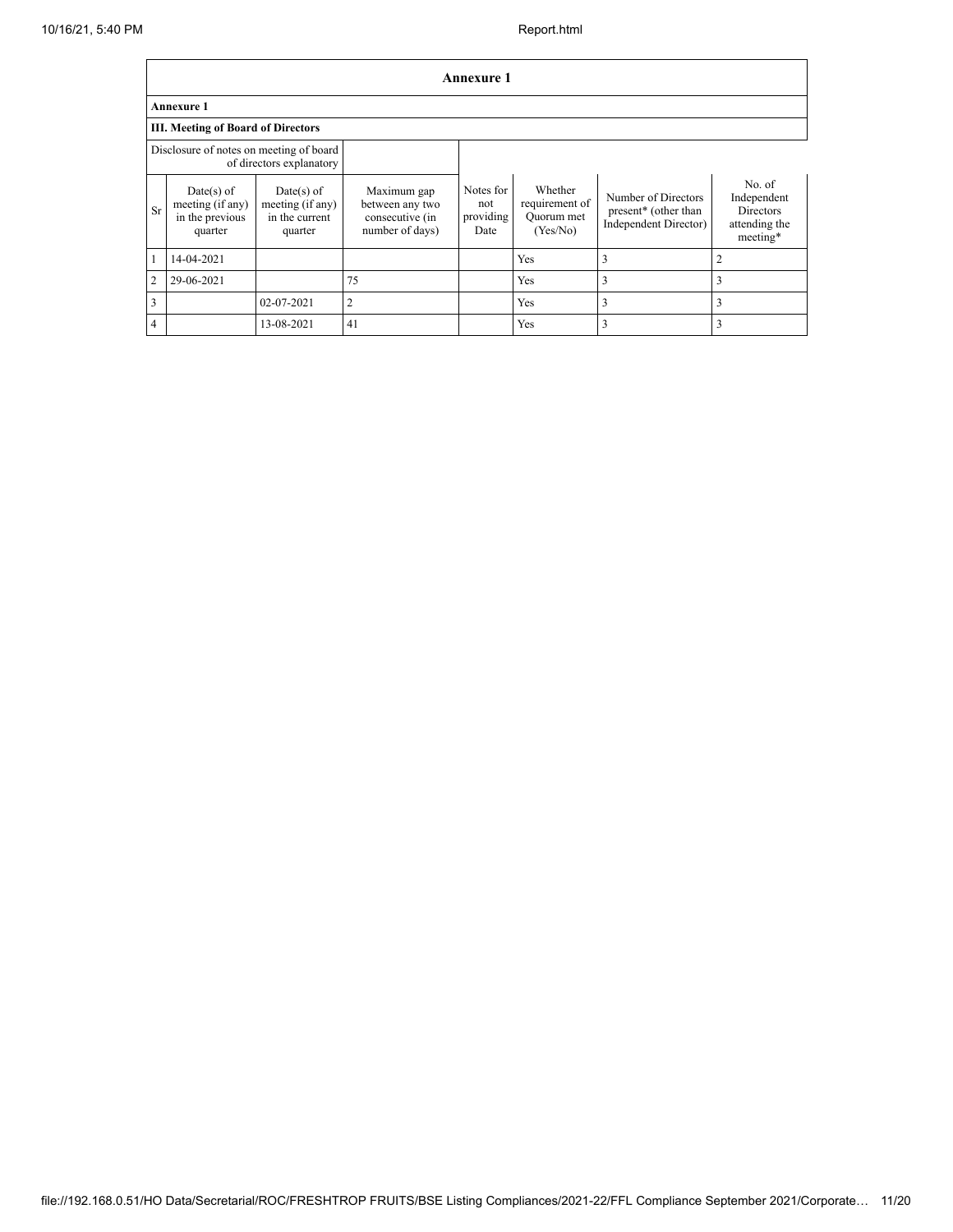|                         | <b>Annexure 1</b>                                  |                                                                                                            |                                                                      |                               |                                       |                                                        |                                                                                      |                                                                           |  |  |  |  |  |
|-------------------------|----------------------------------------------------|------------------------------------------------------------------------------------------------------------|----------------------------------------------------------------------|-------------------------------|---------------------------------------|--------------------------------------------------------|--------------------------------------------------------------------------------------|---------------------------------------------------------------------------|--|--|--|--|--|
|                         | <b>IV. Meeting of Committees</b>                   |                                                                                                            |                                                                      |                               |                                       |                                                        |                                                                                      |                                                                           |  |  |  |  |  |
|                         |                                                    |                                                                                                            | Disclosure of notes on meeting of committees explanatory             |                               |                                       |                                                        |                                                                                      |                                                                           |  |  |  |  |  |
| <b>Sr</b>               | Name of<br>Committee                               | $Date(s)$ of meeting (Enter<br>dates of Previous quarter<br>and Current quarter in<br>chronological order) | Maximum gap<br>between any two<br>consecutive (in<br>number of days) | Name of<br>other<br>committee | Reson for<br>not<br>providing<br>date | Whether<br>requirement<br>of Ouorum<br>met<br>(Yes/No) | Number of<br><b>Directors</b><br>present* (other<br>than<br>Independent<br>Director) | No. of<br>Independent<br><b>Directors</b><br>attending<br>the<br>meeting* |  |  |  |  |  |
| $\mathbf{1}$            | Audit<br>Committee                                 | 14-04-2021                                                                                                 |                                                                      |                               |                                       | Yes                                                    | 1                                                                                    | $\overline{\mathbf{c}}$                                                   |  |  |  |  |  |
| $\overline{c}$          | Audit<br>Committee                                 | 29-06-2021                                                                                                 | 75                                                                   |                               |                                       | Yes                                                    | $\theta$                                                                             | 3                                                                         |  |  |  |  |  |
| $\overline{\mathbf{3}}$ | Audit<br>Committee                                 | 13-08-2021                                                                                                 | 44                                                                   |                               |                                       | Yes                                                    | $\mathbf{0}$                                                                         | 3                                                                         |  |  |  |  |  |
| $\overline{4}$          | Nomination<br>and<br>remuneration<br>committee     | 29-06-2021                                                                                                 |                                                                      |                               |                                       | Yes                                                    | $\mathbf{0}$                                                                         | 3                                                                         |  |  |  |  |  |
| 5                       | Stakeholders<br>Relationship<br>Committee          | 29-06-2021                                                                                                 |                                                                      |                               |                                       | Yes                                                    | 1                                                                                    | $\overline{c}$                                                            |  |  |  |  |  |
| 6                       | Corporate<br>Social<br>Responsibility<br>Committee | 29-06-2021                                                                                                 |                                                                      |                               |                                       | Yes                                                    | 1                                                                                    | $\overline{2}$                                                            |  |  |  |  |  |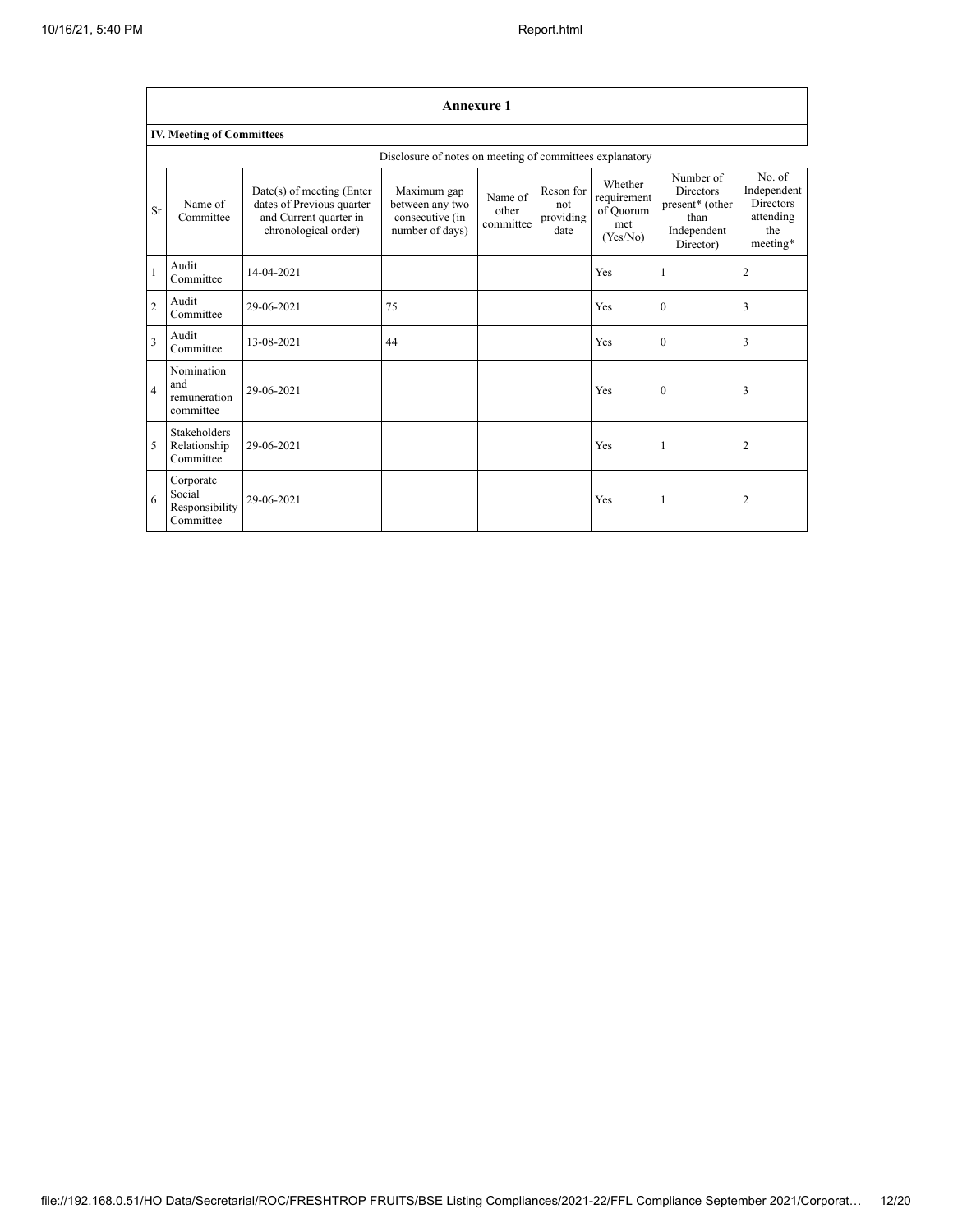|                | Annexure 1                                                                                                |                                  |                                                                    |  |
|----------------|-----------------------------------------------------------------------------------------------------------|----------------------------------|--------------------------------------------------------------------|--|
|                | V. Related Party Transactions                                                                             |                                  |                                                                    |  |
| Sr             | Subject                                                                                                   | Compliance status<br>(Yes/No/NA) | If status is "No" details of non-<br>compliance may be given here. |  |
|                | Whether prior approval of audit committee obtained                                                        | Yes                              |                                                                    |  |
| $\overline{2}$ | Whether shareholder approval obtained for material RPT                                                    | NA                               |                                                                    |  |
| 3              | Whether details of RPT entered into pursuant to omnibus approval<br>have been reviewed by Audit Committee | <b>NA</b>                        |                                                                    |  |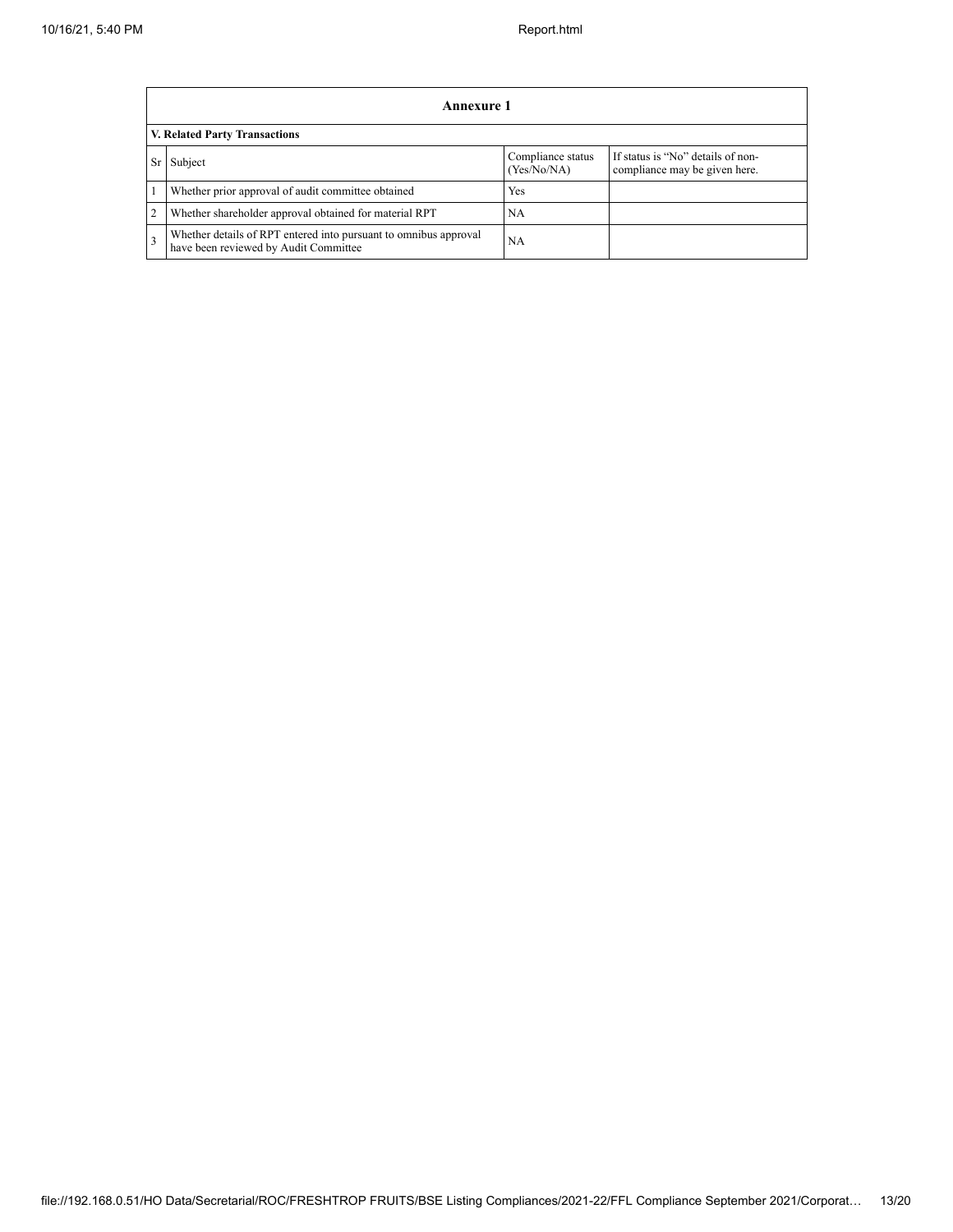|                         | Annexure 1                                                                                                                                                                                                      |                               |  |  |  |
|-------------------------|-----------------------------------------------------------------------------------------------------------------------------------------------------------------------------------------------------------------|-------------------------------|--|--|--|
|                         | <b>VI. Affirmations</b>                                                                                                                                                                                         |                               |  |  |  |
| Sr                      | Subject                                                                                                                                                                                                         | Compliance<br>status (Yes/No) |  |  |  |
|                         | The composition of Board of Directors is in terms of SEBI (Listing obligations and disclosure requirements)<br>Regulations, 2015                                                                                | Yes                           |  |  |  |
| $\overline{c}$          | The composition of the following committees is in terms of SEBI(Listing obligations and disclosure requirements)<br>Regulations, 2015 a. Audit Committee                                                        | Yes                           |  |  |  |
| $\overline{\mathbf{3}}$ | The composition of the following committees is in terms of SEBI(Listing obligations and disclosure requirements)<br>Regulations, 2015. b. Nomination & remuneration committee                                   | Yes                           |  |  |  |
| $\overline{4}$          | The composition of the following committees is in terms of SEBI(Listing obligations and disclosure requirements)<br>Regulations, 2015. c. Stakeholders relationship committee                                   | <b>Yes</b>                    |  |  |  |
| 5                       | The composition of the following committees is in terms of SEBI(Listing obligations and disclosure requirements)<br>Regulations, 2015. d. Risk management committee (applicable to the top 500 listed entities) | <b>NA</b>                     |  |  |  |
| 6                       | The committee members have been made aware of their powers, role and responsibilities as specified in SEBI<br>(Listing obligations and disclosure requirements) Regulations, 2015.                              | Yes                           |  |  |  |
| $\overline{7}$          | The meetings of the board of directors and the above committees have been conducted in the manner as specified in<br>SEBI (Listing obligations and disclosure requirements) Regulations, 2015.                  | <b>Yes</b>                    |  |  |  |
| 8                       | This report and/or the report submitted in the previous quarter has been placed before Board of Directors.                                                                                                      | <b>Yes</b>                    |  |  |  |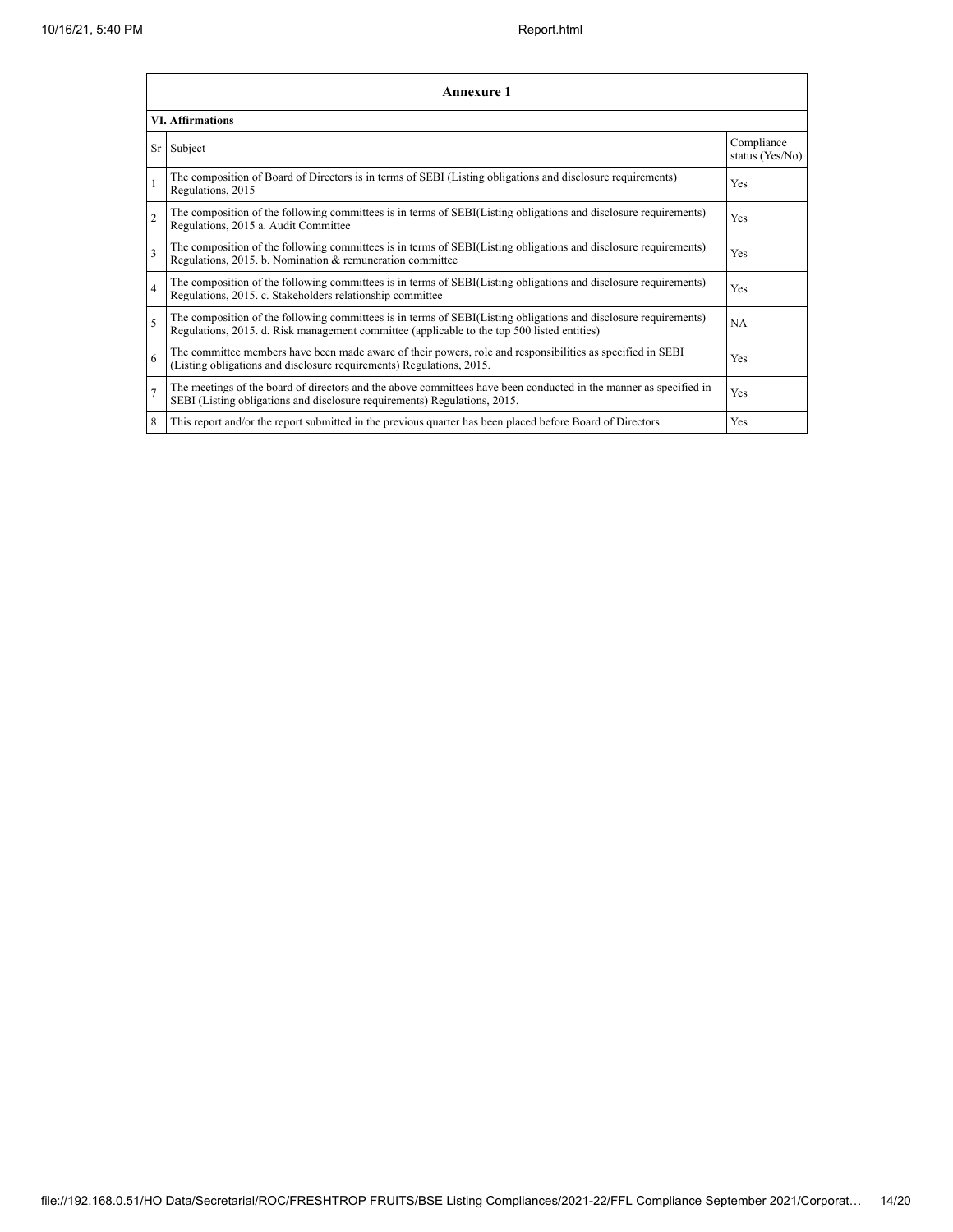$\blacksquare$ 

| <b>Annexure 1</b> |                   |                                          |
|-------------------|-------------------|------------------------------------------|
| l Sr              | Subject           | Compliance status                        |
|                   | Name of signatory | <b>Rohit Rawat</b>                       |
|                   | Designation       | Company Secretary and Compliance Officer |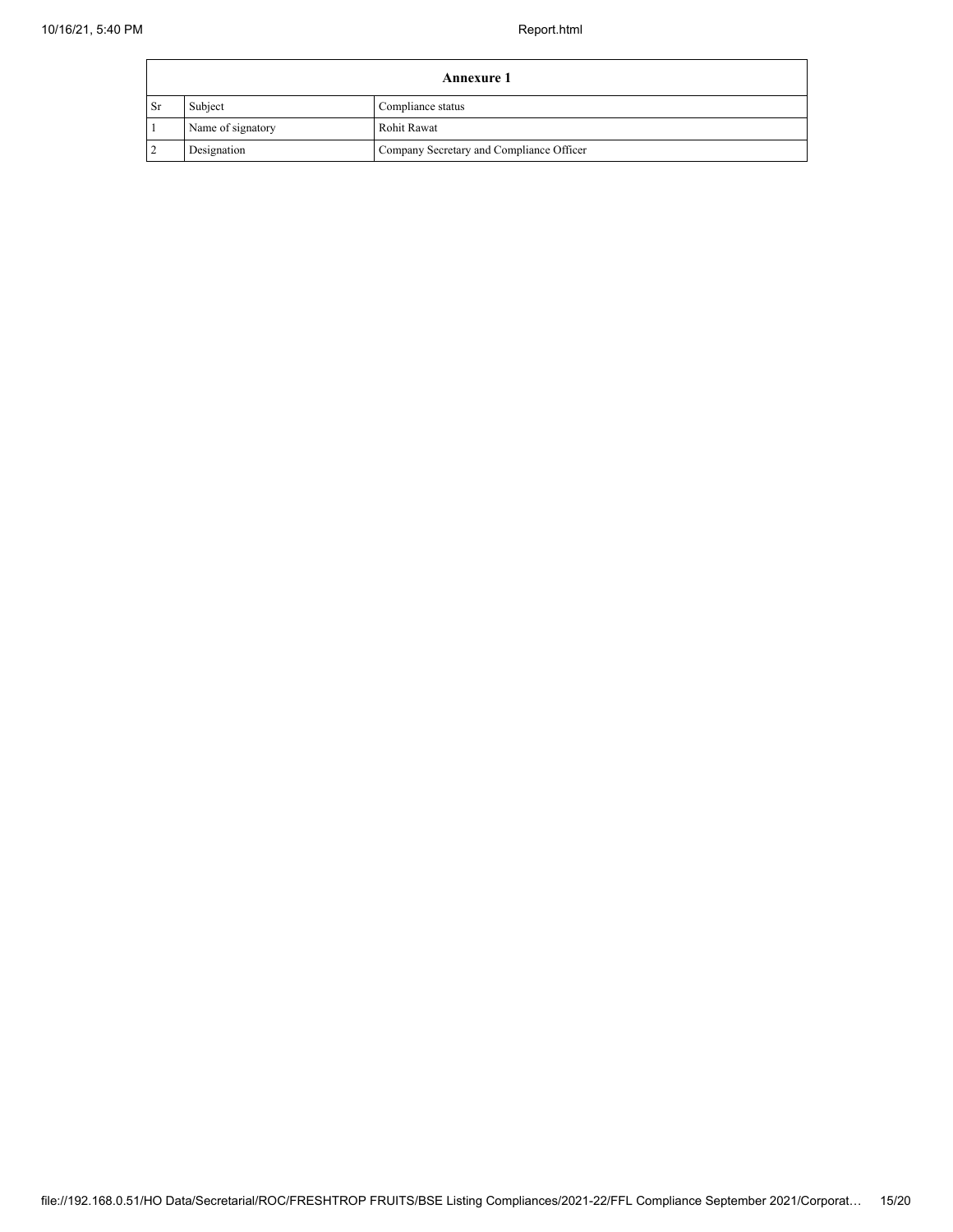|                | Annexure III                                                                                                                                                                         |                                              |                                     |                                                                      |
|----------------|--------------------------------------------------------------------------------------------------------------------------------------------------------------------------------------|----------------------------------------------|-------------------------------------|----------------------------------------------------------------------|
|                | <b>III.</b> Affirmations                                                                                                                                                             |                                              |                                     |                                                                      |
| <b>Sr</b>      | Particulars                                                                                                                                                                          | Regulation<br>Number                         | Compliance<br>status<br>(Yes/No/NA) | If status is "No" details of<br>non-compliance may be<br>given here. |
| 1              | Copy of the annual report including balance sheet, profit and loss account,<br>directors report, corporate governance report, business responsibility<br>report displayed on website | 46(2)                                        | Yes                                 |                                                                      |
| $\overline{2}$ | Presence of Chairperson of Audit Committee at the Annual General<br>Meeting                                                                                                          | 18(1)(d)                                     | <b>Yes</b>                          |                                                                      |
| 3              | Presence of Chairperson of the nomination and remuneration committee at<br>the annual general meeting                                                                                | 19(3)                                        | <b>Yes</b>                          |                                                                      |
| $\overline{4}$ | Presence of Chairperson of the Stakeholder Relationship committee at the<br>annual general meeting                                                                                   | 20(3)                                        | Yes                                 |                                                                      |
| 5              | Whether "Corporate Governance Report" disclosed in Annual Report                                                                                                                     | $34(3)$ read with<br>para C of<br>Schedule V | <b>Yes</b>                          |                                                                      |
|                | Any other information to be provided                                                                                                                                                 |                                              |                                     |                                                                      |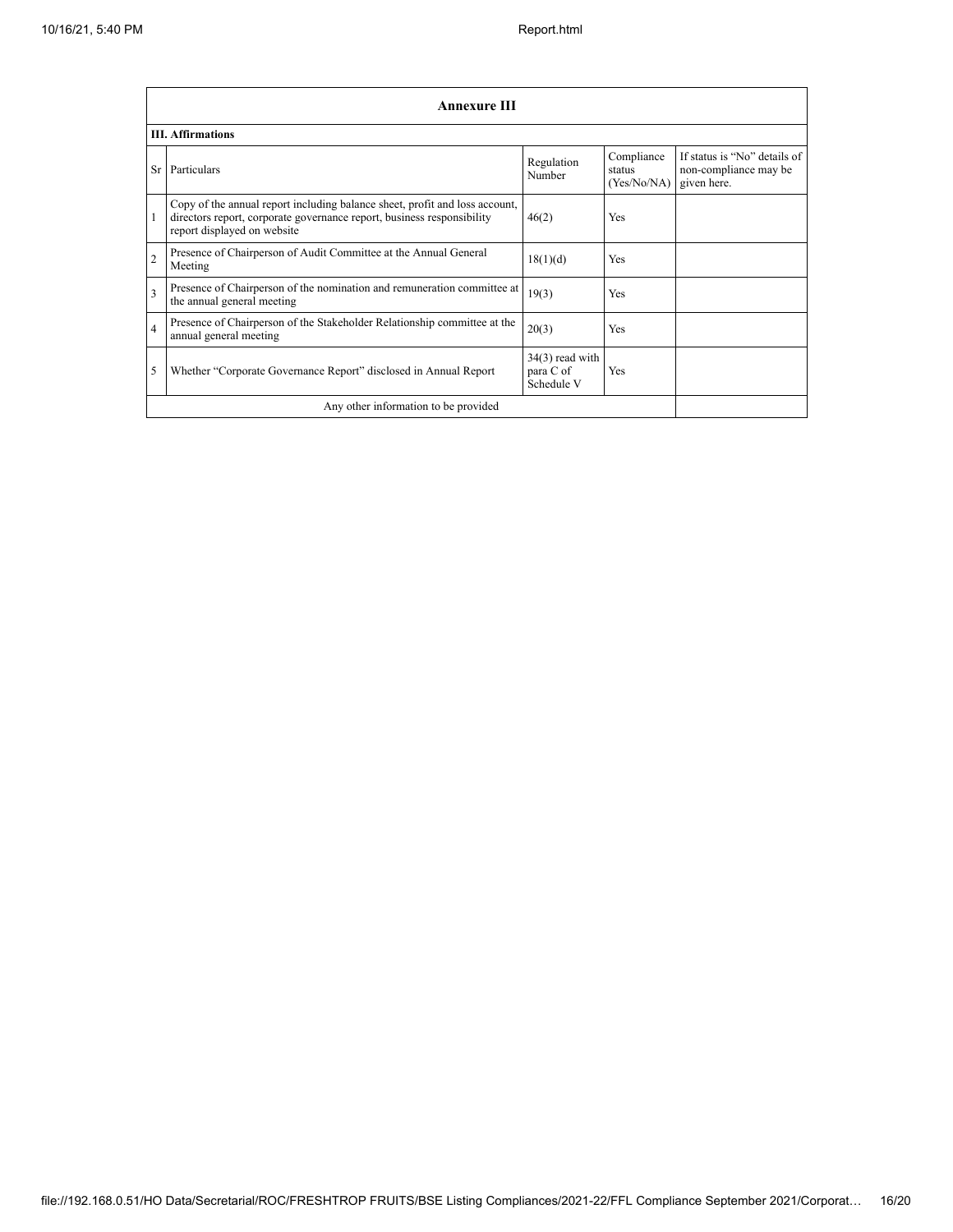| <b>Annexure III</b> |                                          |  |
|---------------------|------------------------------------------|--|
| Name of signatory   | Rohit Rawat                              |  |
| Designation         | Company Secretary and Compliance Officer |  |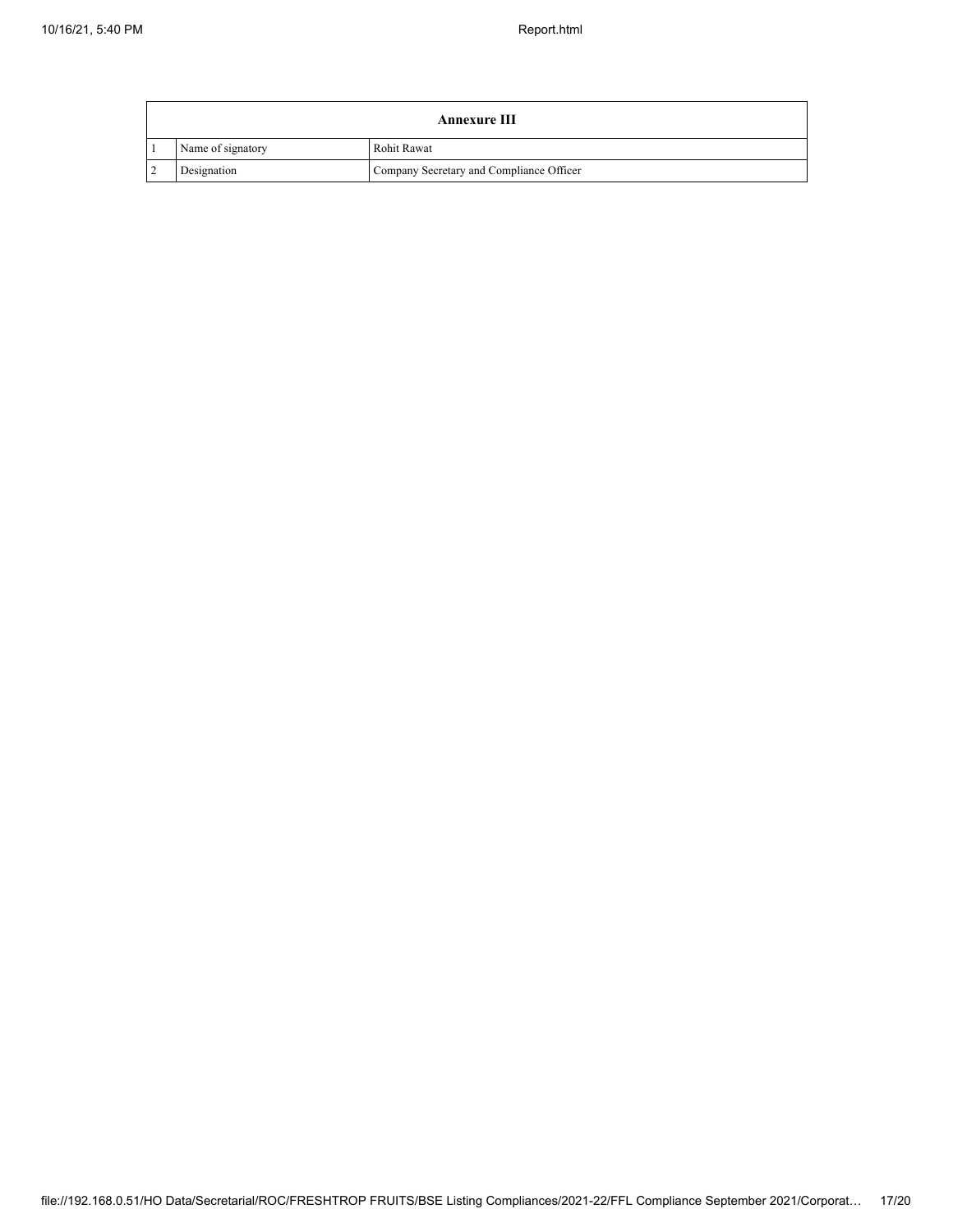| <b>Additional Half yearly Disclosure</b> |                        |  |
|------------------------------------------|------------------------|--|
| Applicability of disclosure              | Not Applicable         |  |
| Reason for Non Applicability             | Textual Information(1) |  |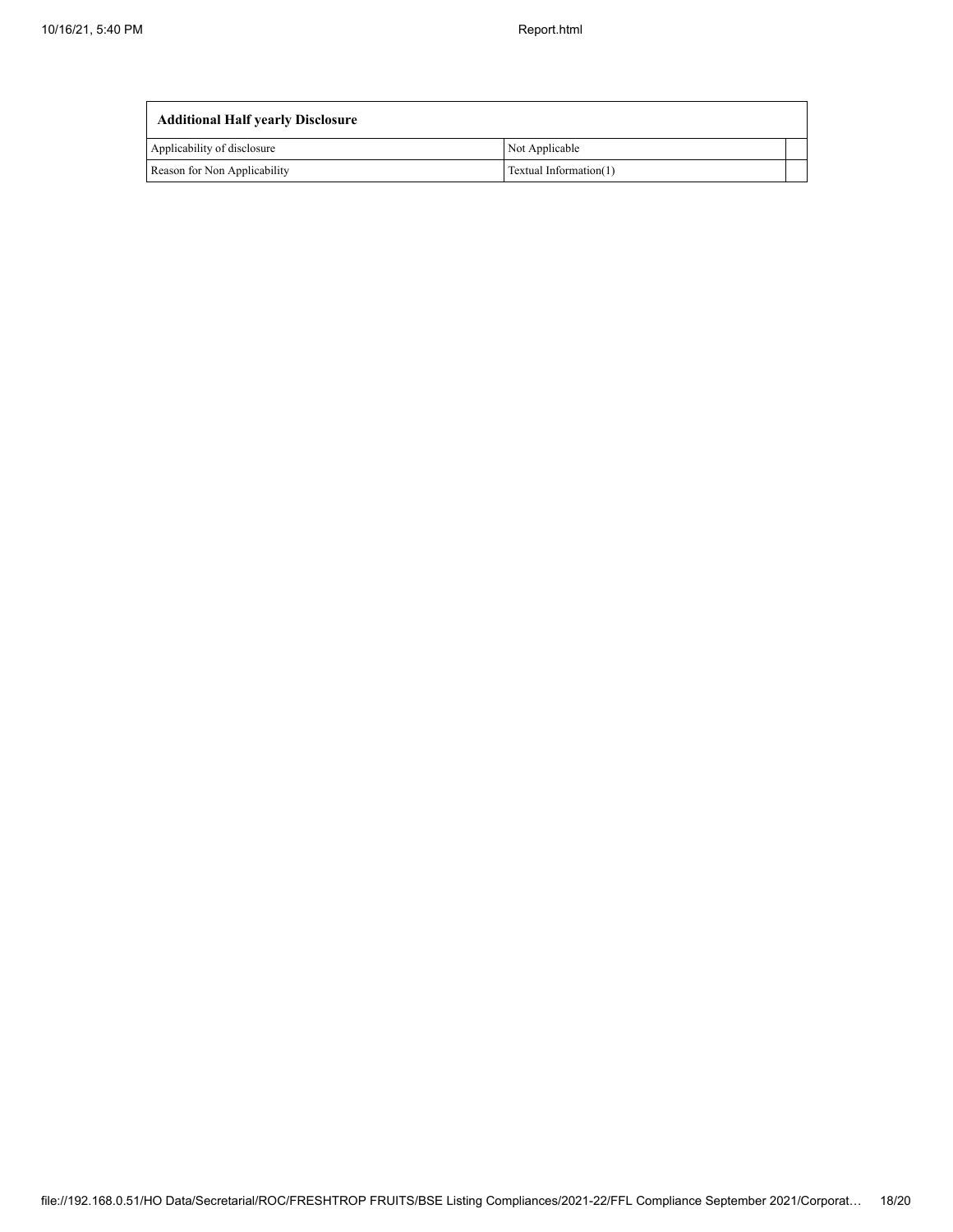| <b>Signatory Details</b> |                                          |
|--------------------------|------------------------------------------|
| Name of signatory        | Rohit Rawat                              |
| Designation of person    | Company Secretary and Compliance Officer |
| Place                    | AHMEDABAD                                |
| Date                     | $11 - 10 - 2021$                         |